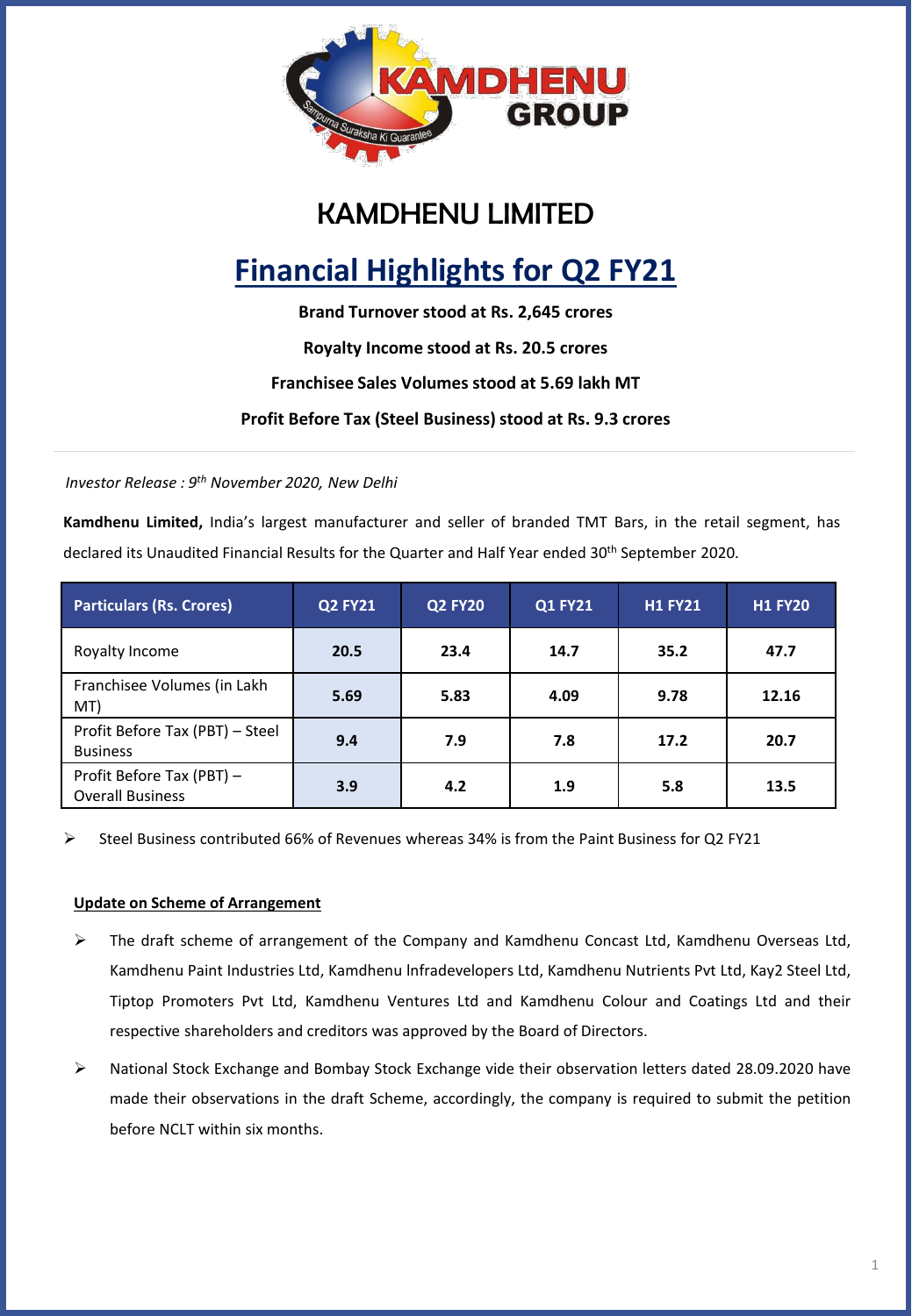

*Commenting on the results and performance, Mr. Satish Kumar Agarwal, Chairman & Managing Director said:*

"The onset of this Financial Year had been quiet challenging for the whole industry on account of complete lockdown due to CoVID-19. Following the partial shutdown of operations in Q1 FY21, weak demand and low sales, Q2 FY21 has witnessed a sharp bounce back in business activities and a sianificant improvement in demand. We have witnessed strong recovery in demand for our products. We have clocked revenues of Rs. 97.2 crores in Q2 FY21 from our steel *business.*

Operations at our Steel & Paint Factory at Bhiwadi and Chopanki are taking place with all the necessary precautions. We are currently operating at  $\sim$  80% of our installed capacity and we are ramping our operations on daily basis. Our Company has achieved Royalty Income of Rs. 20.5 crores and brand turnover of Rs.2,645 crores for Q2 FY21. This is on the back of uniqueness of our brand which has established a positive perception across the masses. We are *continuously focused on providing quality products to fulfil the needs of our customers.*

Economic Activity is aradually recovering in India. With a gradual revival of the economy and unlocking of industries across India post COVID-19, activities in construction and various projects have picked up and demand in the *domestic market has surged. Additionally, affordable housing and rural development can improve construction* activity. Indian Steel Market has started showing signs of recovery. Further with the upcoming festive season, the demand for white goods and auto sector will also further spur the steel market. Government measures towards investment in the Indian infrastructure sector like railways and highways will significantly drive the demand for steel *and its products.*

Coming to the paint business, the Company has reported revenues of Rs. 49 crores for Q2FY21. We have started seeing gradual recovery in the demand for decorative paints. We expect this momentum to sustain in second half of *the year.*

At Kamdhenu, we always believe in improving cost efficiencies and are conscious of product development and we are fully committed for the same. Going forward, we aim to increase our market share in the domestic TMT segment. We are also looking to penetrate further into markets where our presence is less and strengthen our footprints in existing geographies. We are well prepared to face challenges heads on in the current pandemic situation and adjust to these *changing times in the current business environment "*